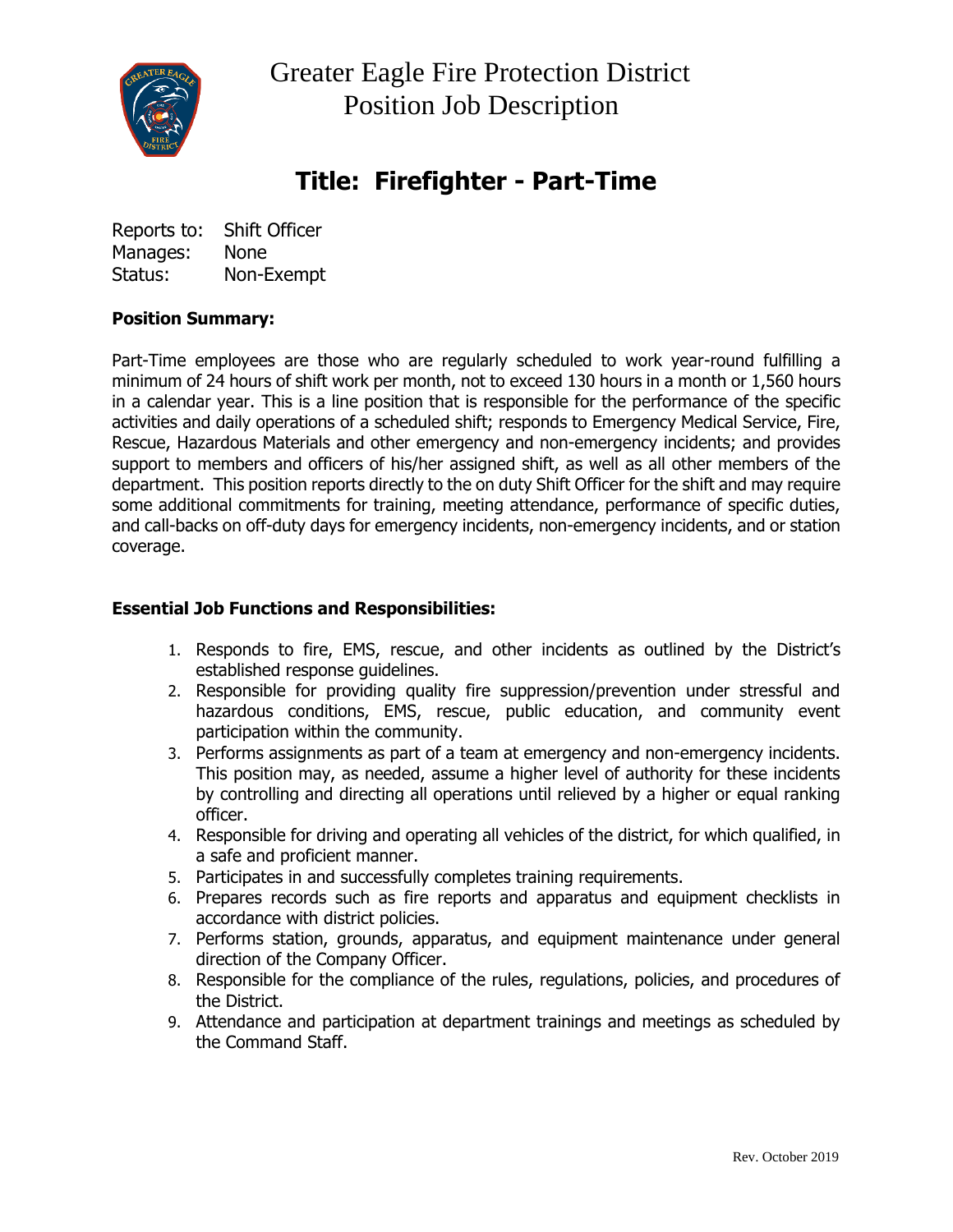

## **Additional Duties and Responsibilities:**

- 1. Maintains a high level of knowledge of the geographic layout of the district, the location of streets, landmarks, and roads within the district.
- 2. Performs rescue of endangered victims from vehicles, water (swift water and ice rescues), buildings, and the environment.
- 3. Participates in assigned company inspections and pre-plan inspections.
- 4. Participates in public education programs such as station tours, grade school talks/shows, and other related public education events.
- 5. Maintains confidentiality regarding all incidents including but not limited to: medical scenes, fire investigations, and other information sensitive in nature.
- 6. Performs any and all other duties as may be requested by equal rank or assigned by higher ranking officers.

### **Supervisory Responsibilities:**

This position does not routinely supervise others.

### **Qualifications:**

To perform this job successfully, an individual must be able to perform each essential job function satisfactorily. The requirements listed below are representative of the knowledge, skill, and/or ability required. Reasonable accommodations may be made to enable individuals with disabilities to perform the essential functions.

#### **Education/Experience:**

Possess a High school diploma or any combination of education and experience equivalent to graduation from high school.

#### **Language Skills:**

Ability to read and interpret documents such as safety rules, operating and maintenance instructions, and procedure manuals. Ability to write routine reports and correspondence. Ability to speak effectively before groups of constituents, visitors, or staff of the District.

#### **Reasoning Ability:**

Ability to solve practical problems and deal with a variety of concrete variables in situations where only limited standardization exists. Ability to interpret a variety of instructions furnished in written, oral, diagram, or schedule form.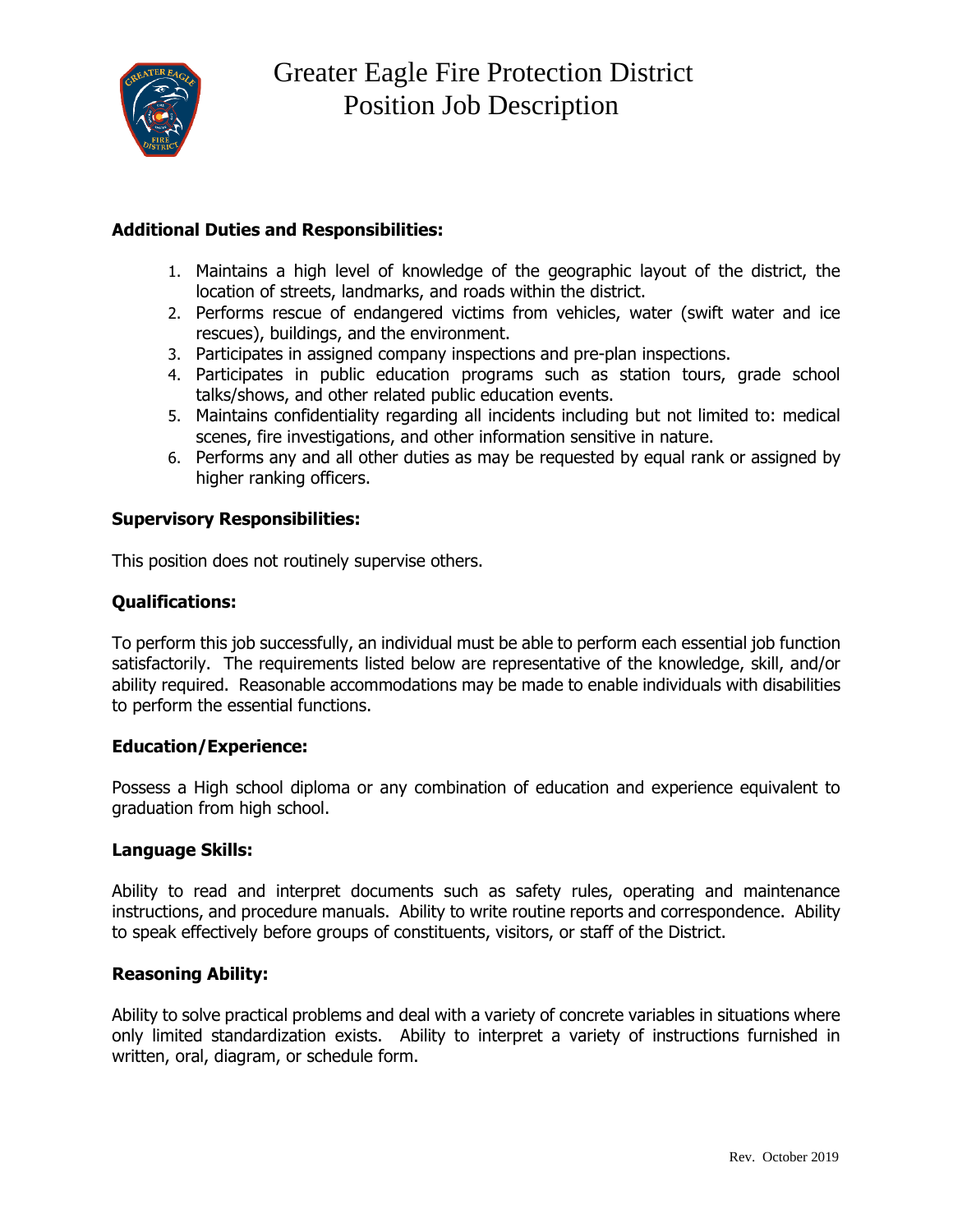

## **Certifications:**

- IFSAC Firefighter I Colorado preferred, if possess a current Firefighter I from another state, must obtain Colorado FFI within 12 months.
- IFSAC Hazardous Materials Operations.
- EMT Basic Colorado preferred, or NREMT-B, or if possess a current EMT-B from another state, must be able to obtain a Colorado EMT-B within 3 months.
- Ability to pass an annual physical test.
- Current American Heart Association (BLS-HCP) Provider.
- NWCG FFT2 Red Card Arduous level or ability to obtain at next renewal certification.
- $\bullet$  S-130/190.
- ICS 100, ICS 200 and NIMS 700, NIMS 800.

## **Special Requirements:**

Must be able to meet the following additional special requirements:

- Must be 21 years of age.
- Possess a High School Diploma or equivalent.
- Possess valid Driver's License with ability to obtain Colorado DL within 30 days.
- Professionalism while handling multiple tasks.
- Knowledge of Microsoft Word, Excel, and PowerPoint preferred.
- Strong verbal and written communication with ability to speak, read, and write the English language.
- Must be able to lawfully work in the United States.
- Ability to be insured by GEFPD's insurance carrier.

## **Physical Demands:**

The physical demands described here are representative of those that must be met by an employee to successfully perform the essential functions of this job. While performing the duties of this job, the employee is regularly required to talk and hear. The employee frequently is required to stand; walk; sit; use hands to finger, handle, or feel; reach with hands and arms; and climb or balance. The employee is occasionally required to stoop, kneel, crouch, or crawl, and to taste and smell. The employee may occasionally lift and/or move up to 150 pounds, and will frequently lift/move up to 50 pounds. Specific vision abilities required by this job include close vision, distance vision, color vision, peripheral vision, depth perception, and ability to adjust focus.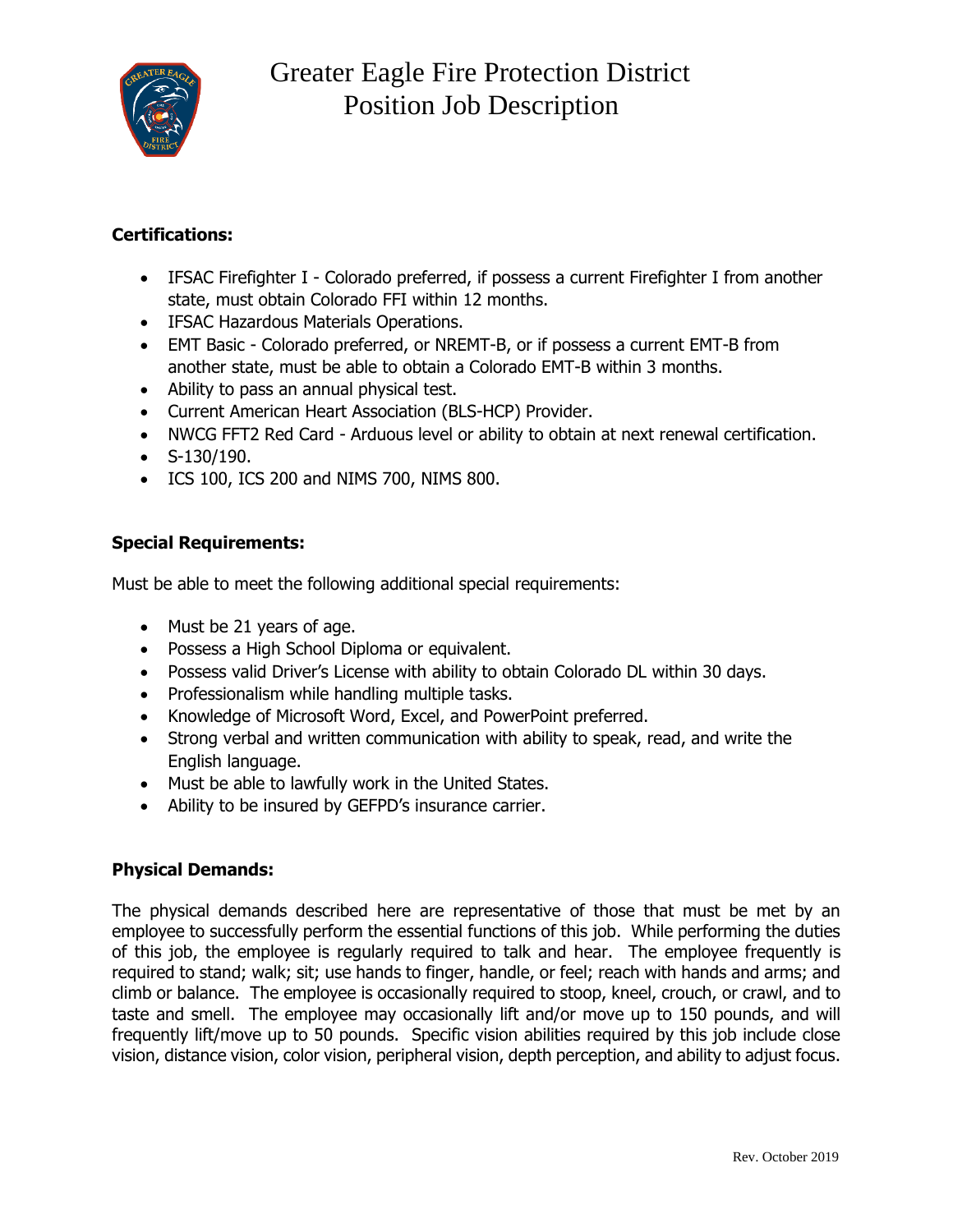# Greater Eagle Fire Protection District Position Job Description

#### **Work Environment:**

The work environment characteristics described here are representative of those an employee encounters while performing the essential functions of this job.

While performing the duties of this job, the employee is frequently exposed to fumes or airborne particles and outside extreme weather conditions, hazardous environments, and noisy conditions. The employee is occasionally exposed to wet and/or humid conditions; moving mechanical parts; high, precarious places; toxic or caustic chemicals, radiation; extreme heat; and risk of electrical shock. The noise level in the work environment is usually moderate.

Work is frequently performed in an office, vehicle, and outdoor settings during both day and nighttime hours. Equipment used in the work environment could include but is not limited to: common office equipment, computers, telephones, radios, copier/fax/scanning hardware. Additional specialized firefighting, rescue equipment, HAZMAT equipment, and EMS equipment, and PPE/BSI as trained and qualified.

#### **ADA Compliance Statement:**

The human resource goal of the Greater Eagle Fire Protection District is to select and retain the best-qualified applicant for each available position. An applicant's or employee's disability will not remove the applicant from consideration or a current employee from his/her job if the applicant or employee is able to perform the essential functions of the job. Reasonable accommodations may be made to enable individuals with disabilities to perform the essential functions, unless such accommodation will result in undue hardship to the District.

## **EEOC Compliance Statement:**

The Greater Eagle Fire Protection District is an Equal Opportunity Employer that provides employment opportunities without discrimination on the basis of race, color, religion, national origin, gender, disability, age, sexual orientation, or pregnancy, childbirth, or a medical condition related to pregnancy or childbirth. GEFPD complies with the American with Disabilities Act (ADA). If you require special accommodation in order to apply for a position, please contact the District at: 970.328.7244.